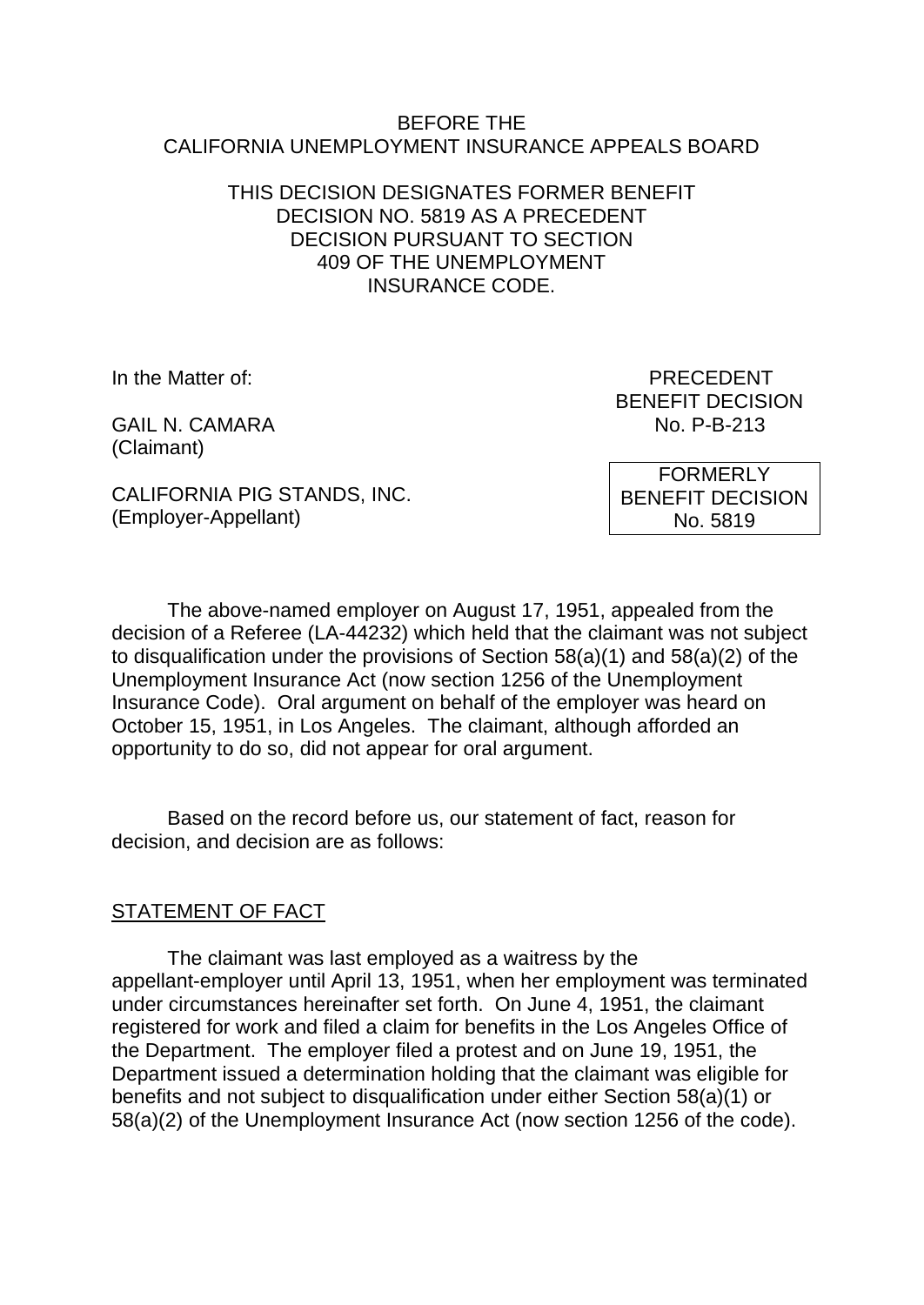Prior to April 11, 1951, the claimant informed her employer that she contemplated leaving her work on a specified date in order to join her husband in Guam. On the date the claimant was supposed to leave she informed her employer that she postponed her trip and that she would leave on some indefinite date in the future; that she would give the employer one week or two weeks notice before leaving.

The claimant last worked on April 11, 1951. She did not report for work on April 12 and 13 because her three-year-old son was, at that time, confined to a hospital with a fatal disease. The claimant did not communicate with her employer during her absence because she was during this period constantly at her child's bedside and her thoughts were completely preoccupied with her child. On April 13, 1951, the employer not having heard from the claimant replaced her believing that she left for Guam. On April 14, 1951, the claimant reported to her employer and explained the reason for her absence. Although the claimant indicated her willingness to return to work she was formally removed from the payroll on April 15, 1951, and advised that there was no job for her. A representative of the employer testified that it is the policy of the employer to terminate the employment of any employee who is absent from work for a period of two or three days without notifying the employer.

The claimant had not on any prior occasion taken time off from work without authorization. She was a satisfactory employee and had never been reprimanded or warned by her employer for any dereliction of duty.

### REASON FOR DECISION

Section 58(a)(1) of the Act (now a portion of section 1256 of the code) provides as follows:

"(a) An individual shall be disqualified for benefits if:

"(1) He has left his most recent work voluntarily without good cause, if so found by the commission."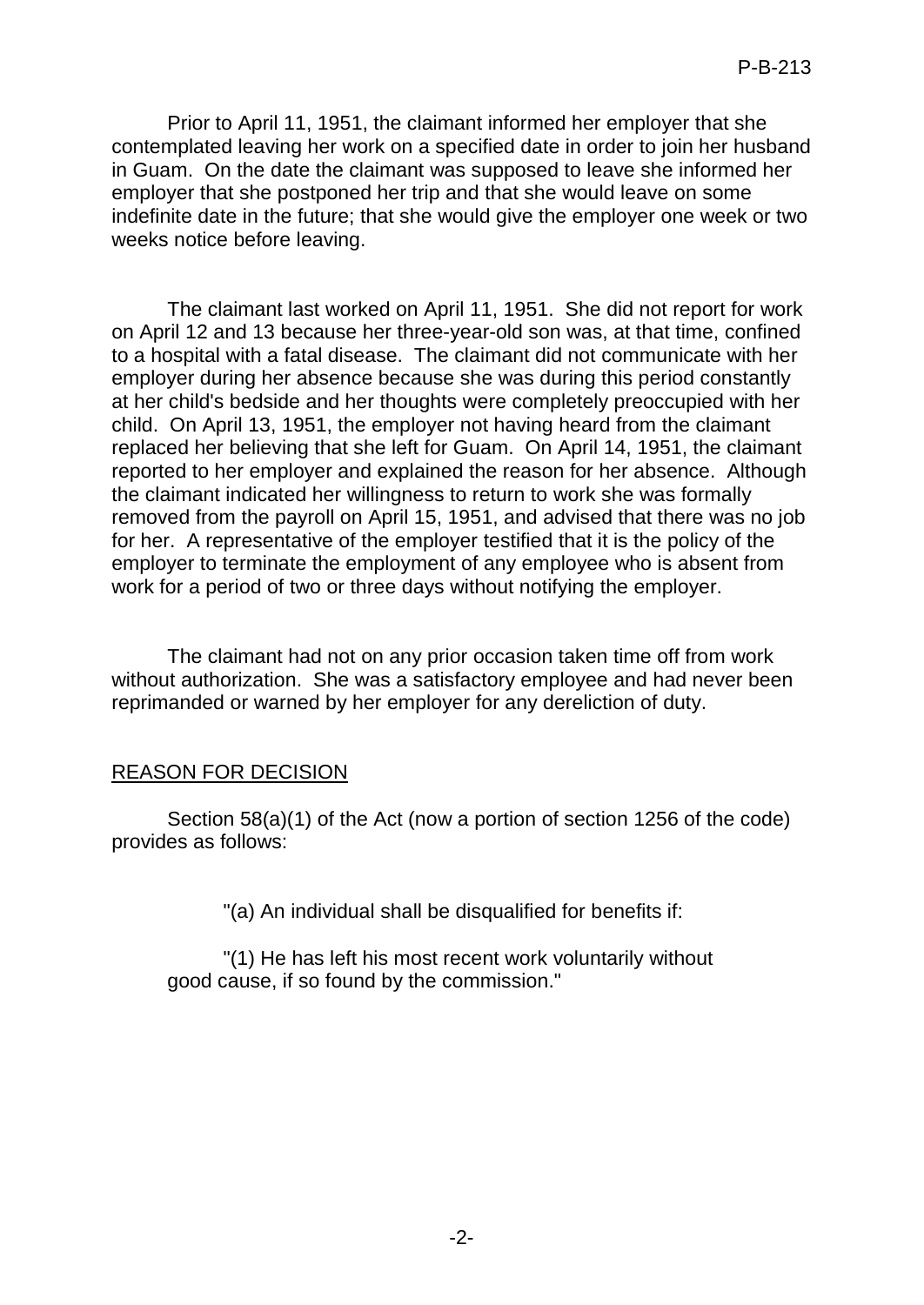In Benefit Decision No. 5421-12223, we considered various decisions of this Board dealing with the issue of voluntary leaving of work under Section 58(a)(1) of the Act (now section 1256 of the code), and we determined that a claimant could not be held to have left work voluntarily in a situation where an employer had the choice of retaining his services or discharging him since the issue in such situations was one of misconduct discharge under Section 58(a)(2) of the Act (now section 1256 of the code).

In the instant case the employer terminated the claimant's employment by reason of her unexplained absence from work for two days. But for this action by the employer the claimant would have returned to work. We hold, therefore, that the claimant did not voluntarily leave her work but was discharged by her employer. Hence Section 58(a)(1) of the Act (now section 1256 of the code) is not applicable. Section 58(a)(2) of the Act (now section 1256 of the code) provides as follows:

"(a) An individual shall be disqualified for benefits if:

\* \* \*

"(2) He has been discharged for misconduct connected with his most recent work, if so found by the commission; provided that, an individual shall be presumed to have been discharged for reasons other than misconduct in connection with his work and not to have voluntarily left his work without good cause unless his employer shall have given notice to the contrary to the commission in writing within five days after the termination of service, setting forth such facts as are necessary to establish a prima facie case in support thereof. If the employer files such notice, the question shall immediately be determined in the same manner as benefit claims; . . ."

The Appeals Board has consistently applied the definition of misconduct laid down by the Supreme Court of Wisconsin in Boynton Cab Company v. Neubeck, 296 N.W. 636: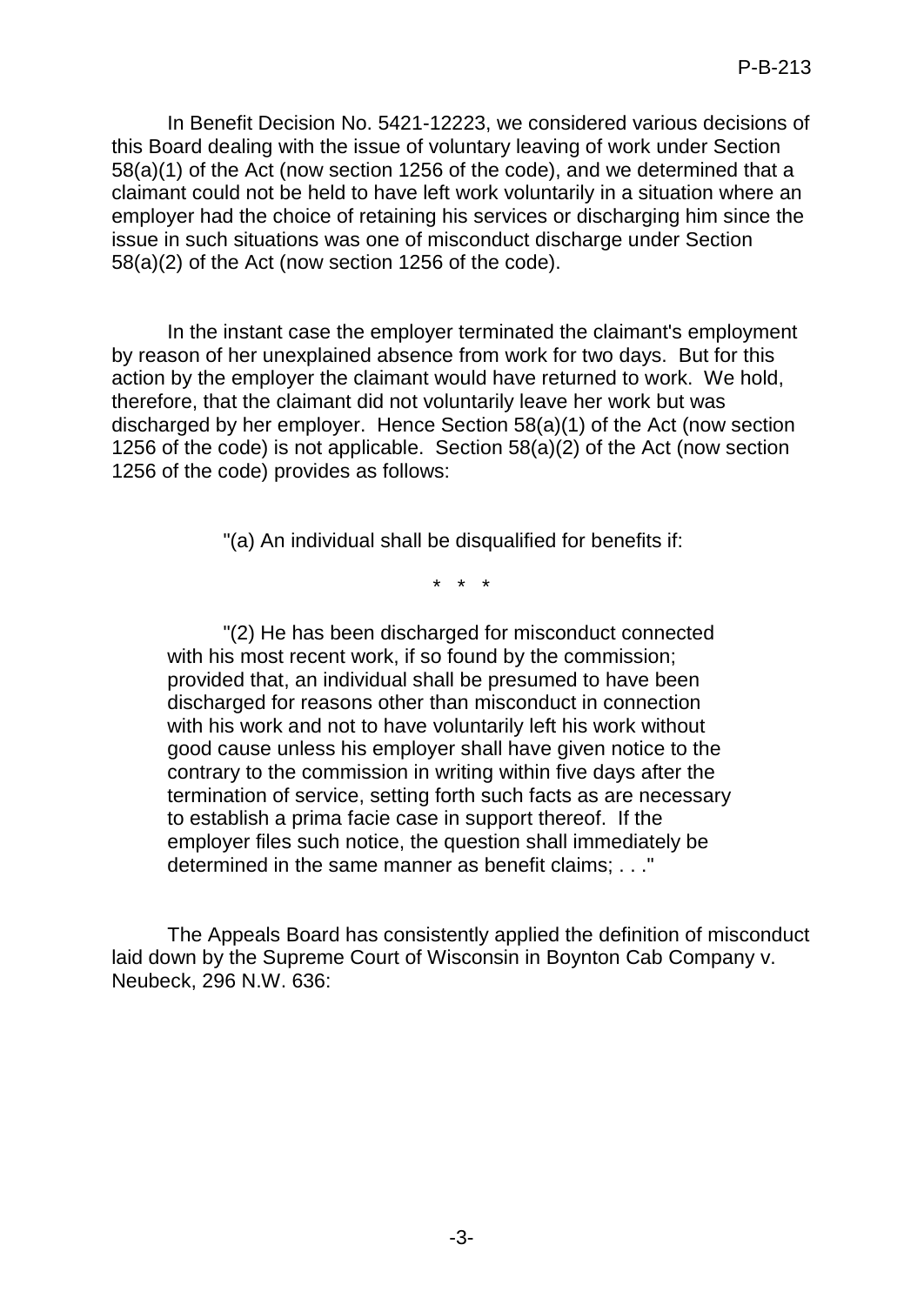". . . The term 'misconduct' as used in (the disqualification provision) is limited to conduct evincing such wilful or wanton disregard of any employer's interest as is found in deliberate violations or disregard of standards of behavior which the employer has the right to expect of his employee, or in carelessness or negligence of such degree or recurrence as to manifest equal culpability, wrongful intent or evil design, or to show an intentional and substantial disregard of the employer's interest or of the employee's duties and obligations to his employer. On the other hand, mere inefficiency, unsatisfactory conduct, failure in good performance as the result of inability or incapacity, inadvertencies or ordinary negligence in isolated instances or good faith errors in judgement or discretion are not to be deemed 'misconduct' within the meaning of the statute." (Benefit Decisions Nos. 4648 and 5566).

In Benefit Decision No. 4828, we held that isolated instances of tardiness or absence from work, where there has been no previous reprimand or warning from the employer, do not constitute misconduct. In the instant case the claimant had a satisfactory record of performance until the occasion in question. She had never previously been warned or reprimanded for any dereliction of duty. Furthermore, considering the circumstances which gave rise to her absence it cannot be said that her conduct evinced a wilful or wanton disregard of her employer's interests. We conclude, therefore, that the claimant cannot be held to have been discharged for misconduct within the meaning of Section 58(a)(2) of the Act (now section 1256 of the code).

#### **DECISION**

The decision of the Referee is affirmed. Benefits are payable as provided in the decision of the Referee.

Sacramento, California, November 23, 1951.

### CALIFORNIA UNEMPLOYMENT INSURANCE APPEALS BOARD

MICHAEL B. KUNZ, Chairman

GLENN V. WALLS

EDWARD CAIN